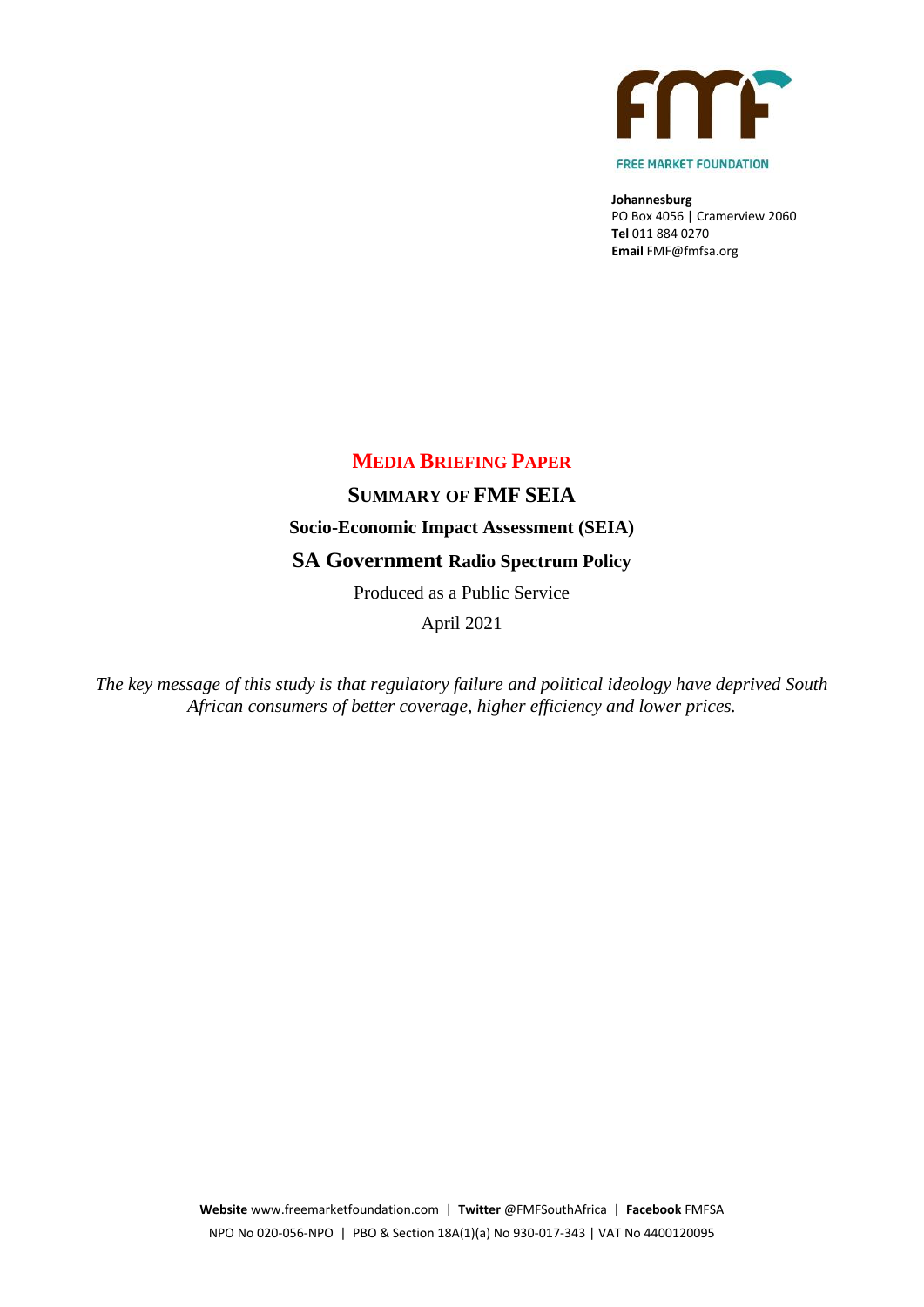### **Why do data and spectrum matter?**

The mobile telecommunications industry is the backbone of the economy. Mobile data powers cell phones, laptops, tablets, the internet and more. The daily life of every citizen is affected and enhanced by mobile communications. This industry is arguably post-apartheid's greatest success story.

The *#datamustfall* movement highlighted the vital role played by this industry in every sphere of life, including education, entertainment, commerce, travel, healthcare and general communications. Everyone wants data at lower prices.

Spectrum is the collective term for radio frequency "bands" that deliver data services. Spectrum is the mobile communications industry's essential resource.

The Covid-19 lockdown brought the importance of mobile communications into sharp relief when people were forced to stay and work from home. Without the huge investment in private infrastructure of mobile network operators (MNOs), lockdown would have been calamitous.

Why then did government effectively throttle the industry by its failure to release spectrum since 2005 and compound its failed implementation of "digital migration"? What is the rationale behind the wireless open access network (WOAN)? Is it necessary or a political artefact to create yet another failed state-owned entity (SOE) and opportunities for patronage and wasteful "rent seeking"? WOANs have not succeeded anywhere.

## **Background**

The FMF's Socio-Economic Impact Assessment (SEIA) analyses South Africa's mobile telecommunication policy and its impact on consumers. Since mobile services were launched in 1994, the same year as democratic South Africa, the telecommunications sector has been transformed radically. The introduction of post-paid voice contracts in urban areas to today's mass market was astonishingly fast. The game-changer was when an offering thought to be for a few affluent urban consumers became affordable to everybody virtually overnight.

Technological and commercial innovation throughout the value chain is a response to demand. Fixed telecommunication services were provided for elites by overstaffed and sclerotic public monopolies. Even in upper-middle income countries like South Africa or Brazil, fixed-line penetration never surpassed a small percentage of households.

Spectrum regulation was not a serious issue when the first mobile operators entered the market. Voice services require little bandwidth. MNOs could easily increase coverage and densify in urban areas. Matters changed when internet services, or more generally, content, had to be accessible to almost everyone.

At the outset of the millennium, data demand in low- and lower-middle-income countries was miniscule, but it was understood that this would change quickly. In 2004 and 2005, MTN and Vodacom received spectrum in the 1.8 and 2.1 GHz bands to roll out 3G. That was the last time the two that serve 75% of South Africans received spectrum. The third MNO, Cell C (2001) received its last spectrum in the 2.1 GHz band in 2011, thus on par with the two market leaders. In the ensuing ten years, Telkom, Liquid (formerly Neotel) and Rain (formerly iBurst/WBS) entered the mobile market, in direct competition for consumers or as wholesale providers offering network capacity to other operators.

Since 2005, mobile technologies, end-user devices, and complementary technologies evolved rapidly. Mobile broadband became the key medium to the internet for billions of people demanding ever-higher bandwidth and traffic speeds. From a socio-economic perspective, the provision of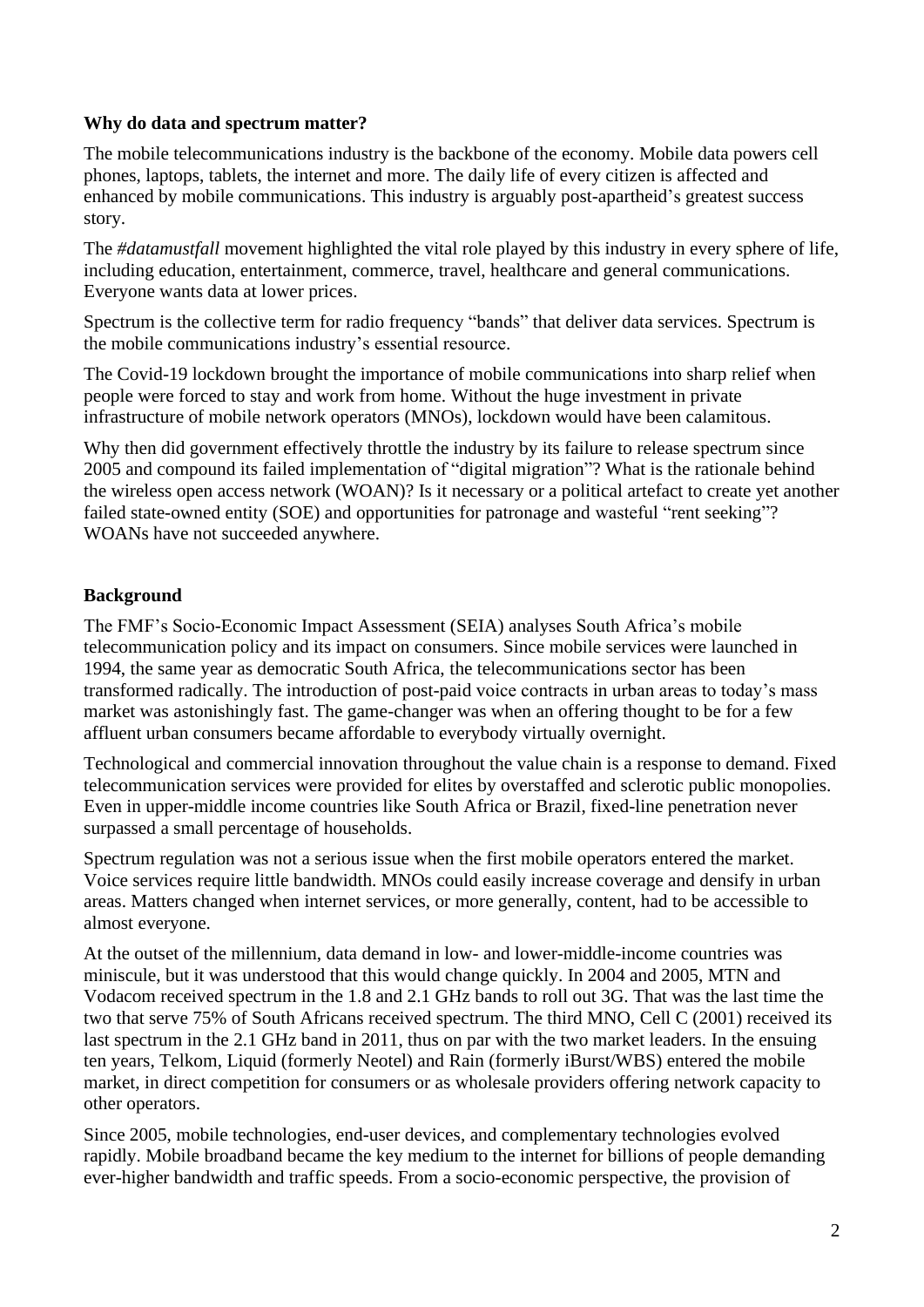mobile broadband in rural areas has proven to be particularly important because most countries did not have much fixed copper coverage and fibre networks are too costly. Mobile 3G technologies filled the gap. It became apparent that the 1.8, 2.1 and 2.3 GHz frequencies are uneconomical for 3G and 4G in sparsely populated areas. Networks using high frequencies require high density infrastructure. Even in rich countries, investments for 2 GHz and higher frequencies cannot be funded by rural customers.

Low frequency LTE/4G between 700 and 800 MHz largely solves this problem. Compared with 4G (in the 1.8 and 2.3 GHz frequency range), the same LTE-800 area reduces the cost rollout by half to two-thirds. LTE-800 can also be used in urban areas for carrier aggregation. Higher spectral efficiency associated with, for example, 800 MHz and 2.6 GHz, accommodates higher data rates in urban areas with the same infrastructure.

The prohibitive SA problem has been that spectrum in low frequency bands (below 862 MHz) were occupied by analogue TV. Digitization makes significantly better TV signal transmission rates with higher quality possible below 600 MHz.

Migrating TV to lower frequencies requires skilful coordination. All members of the International Telecommunication Union (ITU) agreed to the completion of TV digital migration by 2015. By reassigning 700/800 MHz spectrum to mobile telecommunication, networks could be cheaper and help bridge the digital divide. This is termed "digital dividend" because of its substantial rural population benefits.

SA also committed to end analogue TV in 2015. The Department of Communications and Digital Technologies (DCDT), then Department of Communications (DOC), announced that it would switch off the signal by 1 November 2011, which would have made South Africa a world leader. A decade later, it remains unclear when digital migration will be completed. Experts estimate that 700/800 MHz spectrum will not be used nationwide before 2023. Government failure impacts especially lowincome consumers through poor coverage, higher prices, reduced productivity and impaired educational opportunities.

The SEIA study provides an overview of mobile sector regulation emphasising spectrum assignment. It shows that, due to a misguided understanding of "spectrum" as a scarce resource and ideologically flawed conceptions of "competition", interventions have violated economic theory and misconceived telecommunications market processes. In an increasingly sophisticated market with rapid technological progress, the regulator lost its coordinating function and—not only in South Africa has become a development obstacle.

This study concludes that restrictive controls failed over the past decade, resulting in needless consumer costs. Whilst other countries have been using LTE-800 and carrier aggregation for five years or more, SA remains years away. Instead of making resources worth hundreds of billions to government and the market available, spectrum gathered dust, and sub-1GHz spectrum remains occupied by analogue TV.

Had spectrum trade been lawful, TV digitization would have long been completed, for the obvious reason that the value of spectrum in the digital dividend band is a multiple of the comparatively insubstantial cost of migrating.

The key message of this study is that regulatory failure and political ideology have deprived South African consumers of better coverage and lower prices.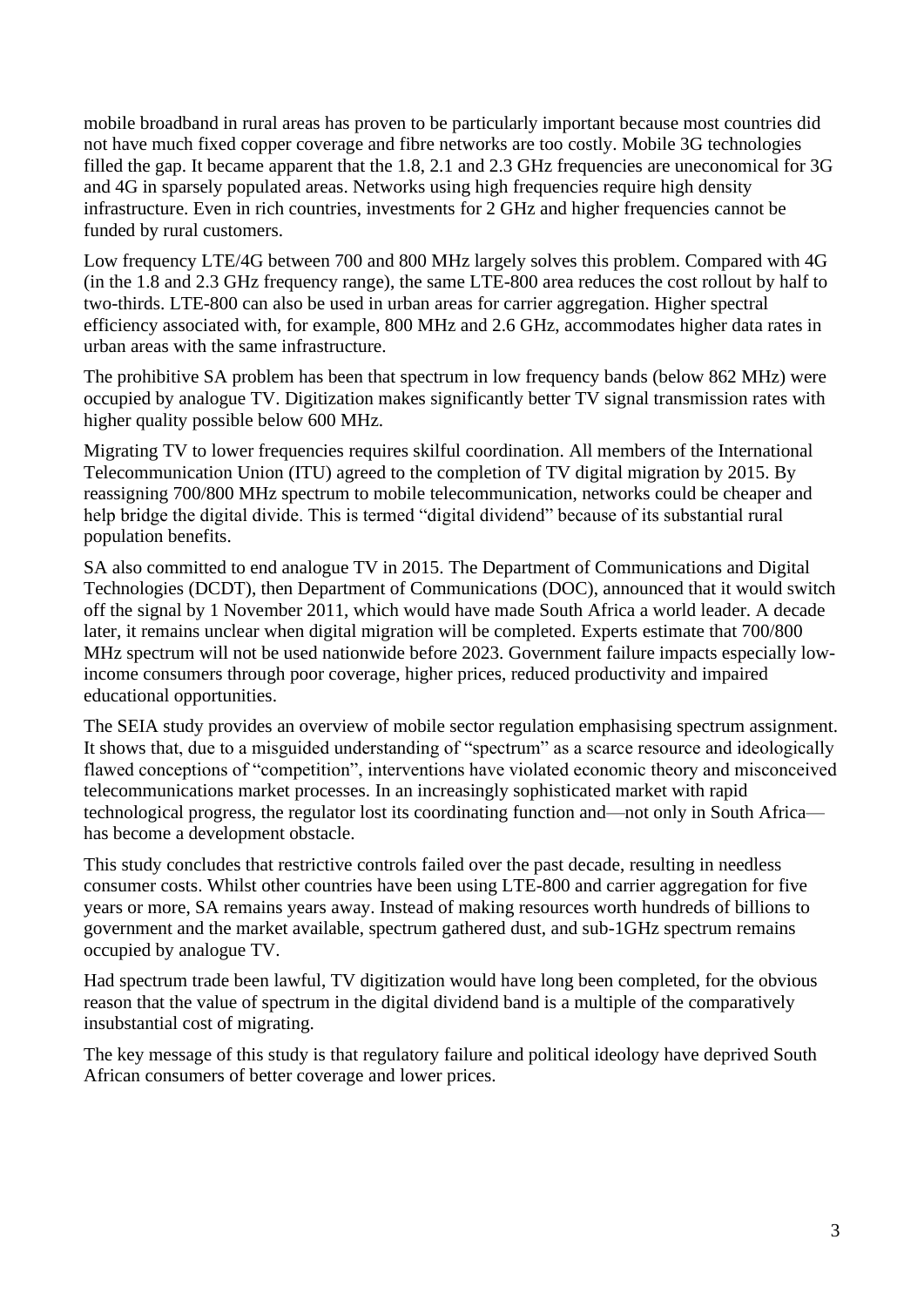The FMF has addressed two main issues:

- The **Competition Commission's** (CompCom) 2020 data services market enquiry report which was followed by a R22bn loss on MTN and Vodacom share values in one afternoon.
- **ICASA's** spectrum policy supposedly designed to correct falsely defined "market failure".

It also examines the impact of the failure of digital migration and issues surrounding the spectrum auction which have led to the legal action of two key players: MTN and Telkom.

#### **SEIA: SOCIO ECONOMIC IMPACT ASSESSMENT**

The FMF arguably has SA's leading competition policy *and* SEIA expertise.

What makes the FMF uniquely qualified is that it introduced the SEIA concept to SA after intensive global research and assisted the government with implementation. Although obligatory, most officials and politicians overlook the need for SEIAs. Those which have been produced have often been due to FMF's agitation. More seriously, almost all reflected the fact that none of those responsible have a sophisticated understanding of the concept.

The FMF SEIA covers technological shortcomings, especially in the CC's report. These are known to experts, but not internalised by either the CC or ICASA. An important aspect of the SEIA is that it explains competition economics as it has not been done in SA hitherto. It critiques one of the most insidious myths that there is more competition when there are more competitors. That the degree of real world competition is determined by (Baumol) market contestability, not contestants, is explained. It is pointed out that "market share" myths want firms to compete, but not win.

Under contestable conditions, such as there have been since the advent of our mobile market, increased market share should be appreciated as evidence of virtue not vice in that it indicates the extent to which a competitor satisfies consumers more than rivals.

The SEIA addresses the WOAN concept. Whereas MNOs initially resisted it completely as unworkable "nationalisation", most reconciled themselves with the diluted idea of a seventh (wholesale) MNO. The SEIA explains why "chunks" should not be "small". This is acknowledged by the CSIR, yet the idea of carving spectrum into "chunks" endures. It is pointed out that there is already a market-created WOAN so that the argument for the original concept has fallen away.

The SEIA takes no position on how best to auction spectrum postponed from 31 March. It points out that initial allocation is less important than tradability (the "Coase Theorem"). Contrary to crude competition theory, the SEIA explains why market cooperation should be allowed rather than dismissed as "collusion", and why the "duopoly", if it exists, is not necessarily anti-consumer.

These are the SEIA's highlights. It addresses the five key questions below and points out that, far from Vodacom and MTN being castigated, they should be venerated. What MTN and Vodacom achieved is astounding. The mobile market, despite the government regulation and spectrum throttling, is arguably SA's greatest post-apartheid accomplishment. However, a continuation of the policy of withholding spectrum from the two leading carriers and further interventions in the market such as the WOAN artefact, has the potential to jeopardise what has been achieved and deny SA consumers the benefits that the future of mobile telecommunications offers.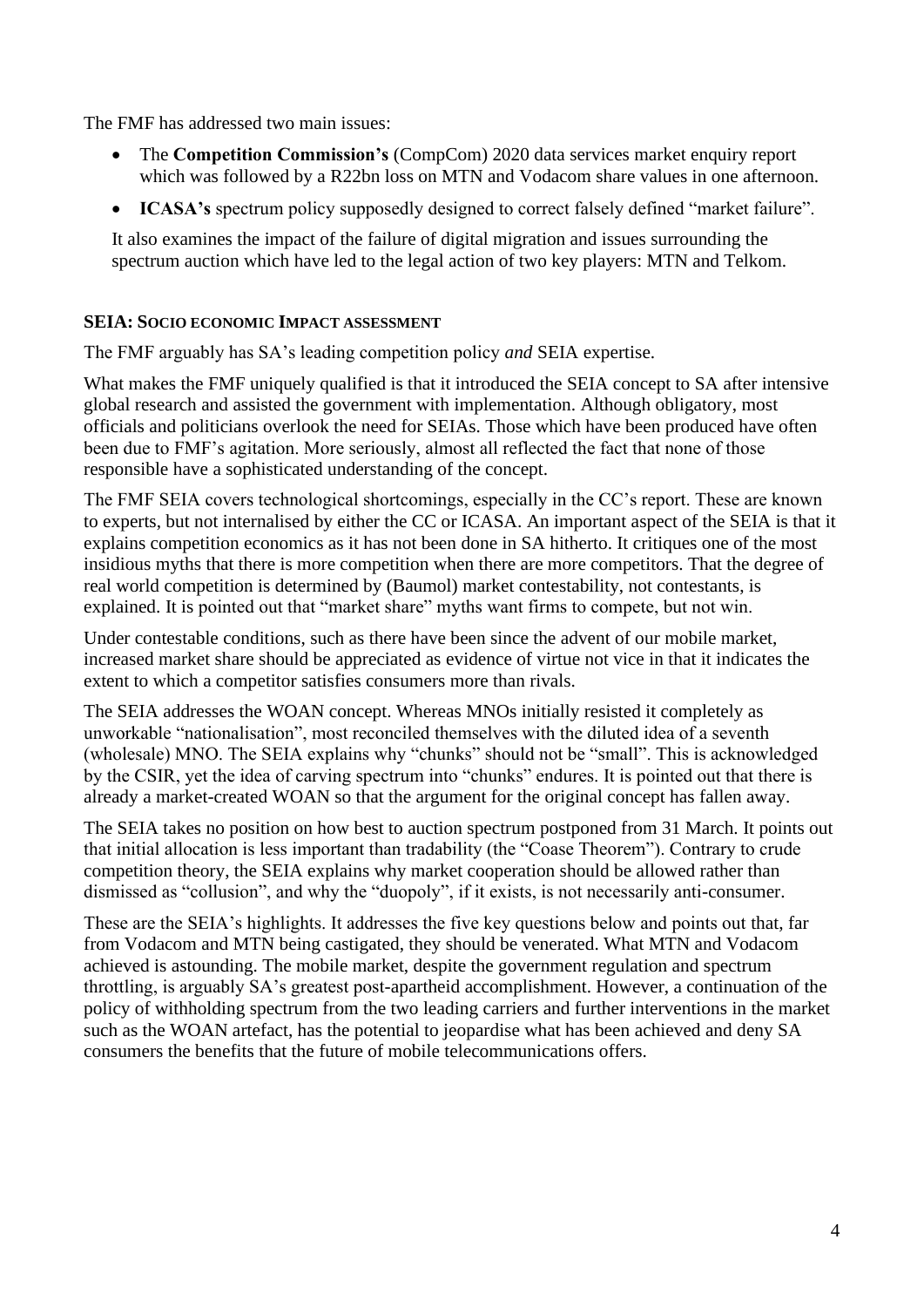## **SEIA HIGHLIGHTS**

- 15 years of spectrum withholding harmed and still harms consumers, particularly rural and lowincome urban populations.
- The failure to complete digital migration means that even after an auction in March 2021, carriers will be unable to use 700 and 800 MHz digital dividend spectrum until 2023.
- Consumers will still be denied affordable rural broadband and pay for costly urban infrastructure. Consumers will not reap the digital dividend of rural LTE-800 at much lower cost and carrier aggregation in dense areas.
- Spectrum withholding and failed digital migration are compounded by misguided competition policies and regulatory interventions which distort the market, create investment uncertainty, and encourage market laggards to capture "rents" they are unable to earn by competing. The government needs a culture of evidence-based policy and shed ideology-based policy, such as ideas of 100% broadband penetration, irrational sharing, "open" access, or non-discriminatory pricing at odds with market reality.
- Market reality is that the spectrum crunch suffered by MTN and Vodacom and the recapitalization of ailing entities that became Liquid Telecom and Rain paved the way for a market-driven WOAN. The difference between it and a government WOAN is that the arm's length "roaming" agreements (contractual joint utilization of resources) have been achieved without compromising property rights or coercive "incentives".
- Considering that Cell C is roaming on MTN's network (morphing into an MVNO) and that Telkom is roaming on Vodacom's network, the market has been moving towards a "shared" network for the benefit of consumers. Even if it once did, SA no longer needs a WOAN artefact imposed coercively on the sector.

Regulatory paralysis imposed enormous opportunity costs on ordinary citizens. Further developments should now be left to freely interacting market players who understand what they are doing and have "skin in the game".

With six competing mobile operators and the upcoming spectrum auction, conditions for industry development are in place. When digital migration is completed, the industry will be well-positioned to narrow the digital divide by rolling out affordable rural LTE networks and reduce urban data prices through carrier aggregation and spectrum sharing.

These two socio-economic goals must not be impeded by such interventions as a government WOAN artefact for which there is neither theoretical nor proven market evidence. 5G networks that will open the world of IoT services will force governments to deregulate spectrum. Spectrum will become like any other resource. Spectrum utilization will be driven by consumer needs and technology.

This will conclude misleading public narratives. The notion that market-based intermediation in general, and spectrum, in particular, are prone to "market failure" is unfounded. It is not supported by technological facts, historical evidence or economic theory. As "the market" for regulatory narratives needs "willing buyers", it should be asked who benefits from promoting such narratives?

## **FIVE KEY SEIA QUESTIONS**

- 1. Do technological facts, historical experience, or economic theory suggest that spectrum has characteristics that require public ownership or special regulation?
- 2. Have the spectrum policies, for which the DCDT and ICASA are responsible, created the conditions conducive to the government's socio-economic goals mentioned above?